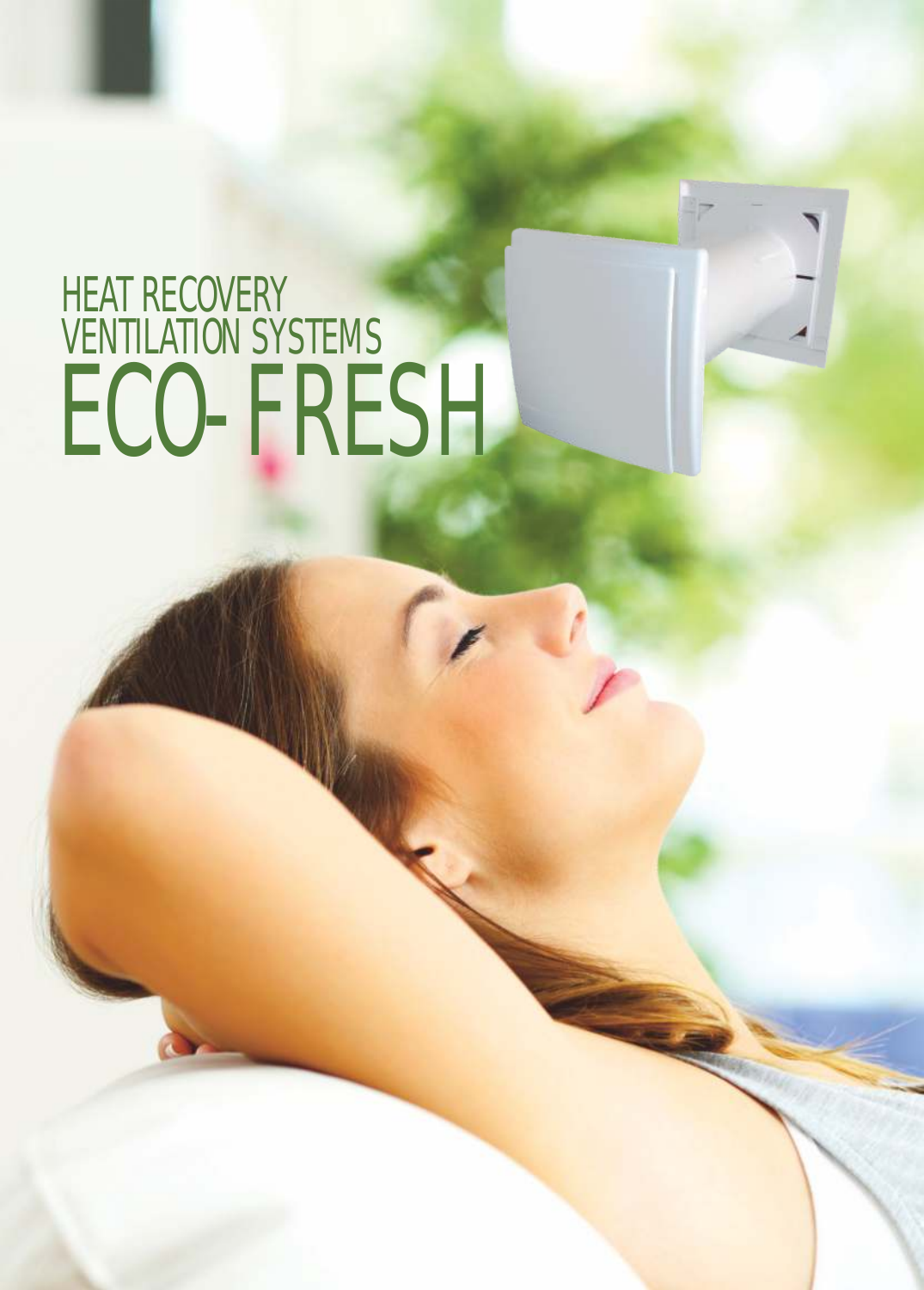

# CREATING **CLEAN** AND **HEALTHY** ENVIRONMENT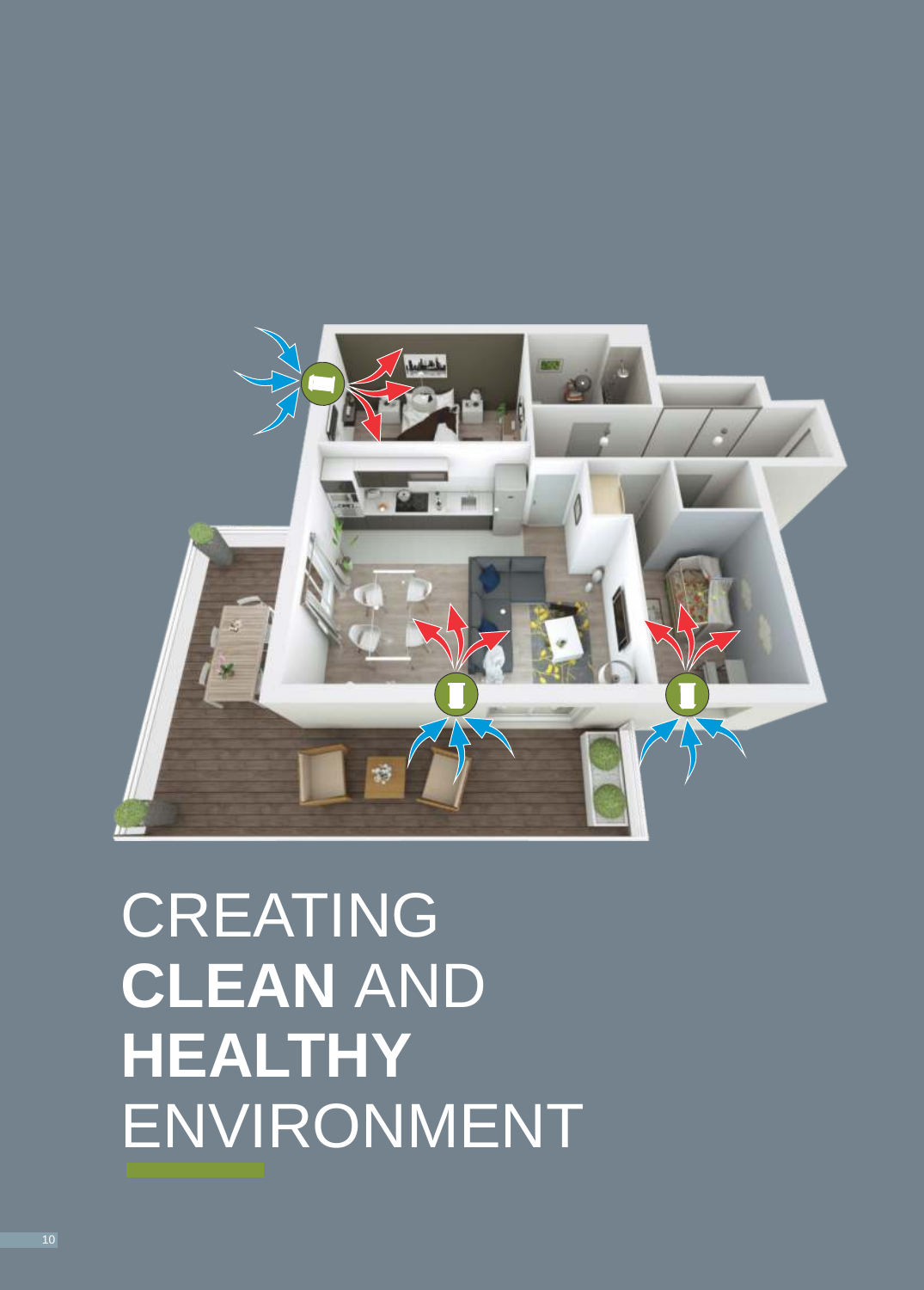## **In an era of globalization,**

permanent deterioration of ecology and rapid expansion of cities, humanity is under a constant attack.

According to the World Health Organization, the most harmful to the human organism, among all other environmental influences, is the polluted air. The report released in 2013 announces that polluted air is the most significant threat to human health and, contrary to popular belief, the air in the premises is more dangerous than the one outside.

The rooms contain many bacteria, viruses, mold spores and other microorganisms harmful to humans. Some of these microorganisms develop due to poor air conditioning, high temperature, sometimes due to excessively dry air. In most cases, our homes have no barriers against dangerous organic particles contained in contaminated outdoor air and which are penetrating unfiltered into our homes. Modern man does not even know how many of his health problems are caused by air in his own home or workplace and that is where we spend 90% of our live. Ventilation is a first-rate addition for air conditioners that regulate the temperature but do not change the stale air in the room.

"Eco-Fresh" is a big step in the ventilation systems development. The use of Eco-Fresh in living rooms sets a new level in fresh air supply. As a base the system "Eco-Fresh" has a silent fan with

double-encapsulated ball bearings, multi-stage filtration system, thermostat, heat exchanger, ionizer and humidity sensor.

The heat exchanger keeps the same air temperature and the built-in ionizer fills the air with negative ions, which has antiseptic effect, kills disease-causing microorganisms viruses and bacteria, preventing infections and acute respiratory diseases.



Ionized air improves working capacity, eliminates the fatigue, and positively affects the human overall tone. "Eco-Fresh" has a wide range of settings which allows this device to be used for different purposes and under different conditions. The five speed mode provides silent operation of the system during sleep and an active ventilation during the day. The device can be installed at the construction stage as well as in already completed buildings. Following the trends of the modern interior, a wide selection of decorative panels is available. The system can be controlled by a remote control or a wall panel.

This system has undergone many years of testing in medical centers, schools and kindergartens and has proven its effect.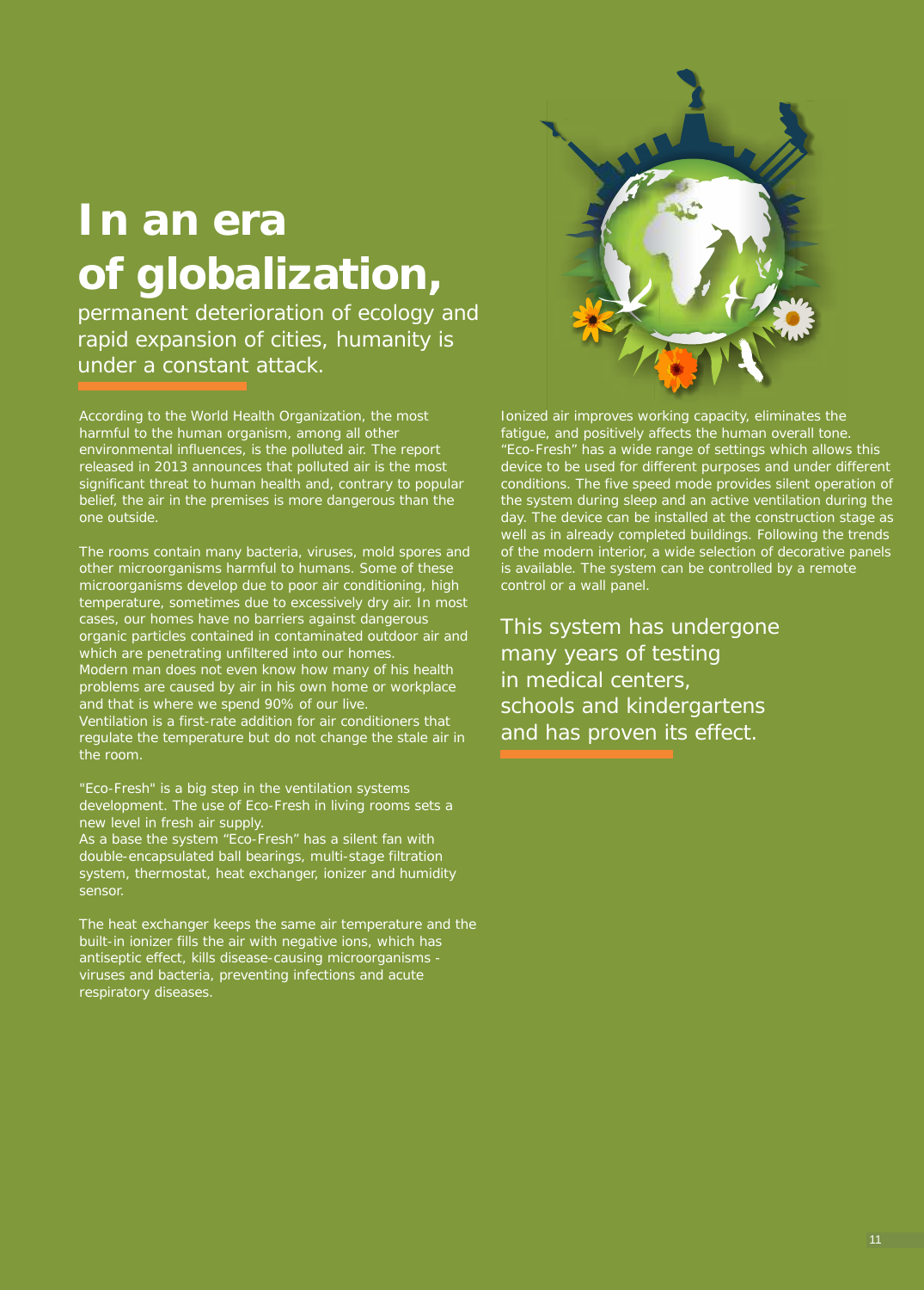







**ECO-FRESH**  01 Comfort / 03





#### **ECO-FRESH**  07



#### **ECO-FRESH**  01 LUX



**ECO-FRESH**  01 Standard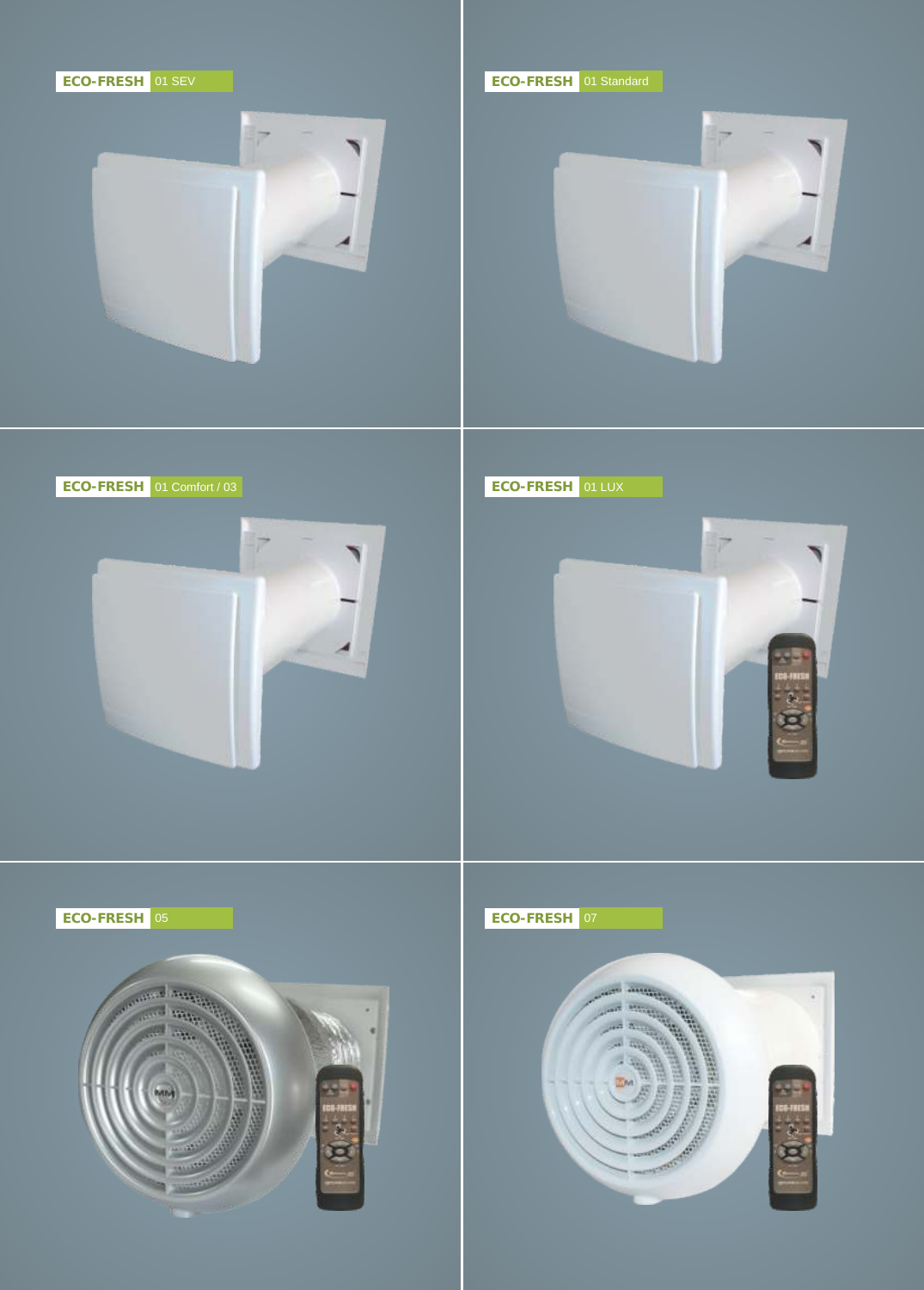#### **ECO-FRESH TYPES**

| <b>Type</b> | Product<br>Code<br><b>No</b> | Supply<br>Voltage<br>$\mathscr{V}_\gamma$<br>Hz/V | Maximum<br>Flow rate<br>$\leqslant$<br>$m^3/h$ | Consumed<br>power<br><b>FAN</b><br>W | Consumed<br>power<br><b>HEATER</b><br>W | Protection<br>Degree<br>₹<br>IP | Noise<br>Level<br>dB | monitoring<br>system<br>ŏ | Humidistat | lonizer | Reversible air flow | Ceramic heat<br>exchanger | Ceramic heater<br>50-400W | Heater | Fan<br><b>Blast</b><br>2 speeds | 5 speeds Blast Fan | Remote Control | Control Panel | charcoal filter<br>Active | <b>HEPA</b> filter | Safety net           |
|-------------|------------------------------|---------------------------------------------------|------------------------------------------------|--------------------------------------|-----------------------------------------|---------------------------------|----------------------|---------------------------|------------|---------|---------------------|---------------------------|---------------------------|--------|---------------------------------|--------------------|----------------|---------------|---------------------------|--------------------|----------------------|
| 01 SEV      | 4666                         | 50 / 230                                          | ۰.                                             |                                      | <b>COL</b>                              | X4                              | 28                   |                           |            |         |                     |                           |                           |        |                                 |                    |                |               | O                         |                    |                      |
|             |                              |                                                   |                                                |                                      |                                         |                                 |                      |                           |            |         |                     |                           |                           |        |                                 |                    |                |               |                           |                    |                      |
| 01 Standard | 8497                         | 50 / 230                                          | 45-70                                          | $5,5-9,2$                            | a.                                      | X <sub>4</sub>                  | 28                   |                           |            |         | $\cup$              |                           |                           |        | 8                               |                    |                | 8             |                           |                    | $\bigcirc$           |
| 01 Comfort  | 8985                         | 50 / 230                                          | 45-70                                          | $5,5-9,2$                            | a.                                      | X <sub>4</sub>                  | 28                   | r :                       |            |         |                     |                           |                           |        | ◠                               |                    |                | 8             |                           |                    | ∩                    |
| 01 LUX      | 9784                         | 50 / 230                                          | 35-85                                          | $6,9-19$                             | 50-400                                  | X4                              | 28                   |                           | ◠          |         | O                   |                           | г                         |        |                                 | г                  |                |               | O                         |                    | ∩                    |
| 03          | 2372                         | 50 / 230                                          | 45-70                                          | $5,5-9,2$                            | 50-400                                  | X4                              | 28                   | O                         |            |         |                     |                           | О                         |        |                                 |                    |                | n             |                           |                    |                      |
| 05          | 7025                         | 50 / 230                                          | 120                                            | 46                                   | 420                                     | X <sub>4</sub>                  | 36                   |                           | ◠          |         |                     |                           |                           | 0      |                                 | г                  |                |               | С                         |                    | ∩                    |
| 05 SIBIR    | ×.                           | 50 / 230                                          | 120                                            | 46                                   | 840                                     | X4                              | 36                   |                           | ◠          |         |                     |                           |                           | $\Box$ |                                 | г                  |                |               | O                         |                    | $\hspace{0.5cm}\Box$ |
| 07          | 7773                         | 50 / 230                                          | 120                                            | 16                                   | 420                                     | X4                              | 36                   |                           | ◠          |         |                     |                           |                           | $\Box$ |                                 | г                  |                |               | С                         |                    | $\Box$               |

#### **SENSOR CO**

The sensor is constantly monitoring for carbon monoxide presence in the premise.

HYDROSTAT

Controls humidity within 75%.

### IONIZER

 $\overline{\omega}$ 

Ionizes the air by which removes unpleasant odors, kills pathogenic microorganisms and prevents the growth of fungus and mold.

REVERSIBLE VENTILATION

With thermal energy recovery.

#### HEATEXCHANGER

Contributes to a significant reduction of heat loss during ventilation.

#### CERAMIC HEATER

Heater with positive temperature coefficient, self-regulating (50~400W) and economical.

#### HEATER

Economical, designed for pulse operation. Maintain the temperature of the incoming air 23°C.



#### **<sup>1</sup>** 2 SPEED

2 speed blast fan, allows regulation of fan duty from 45m<sup>3</sup>/h in night silent mode, up to 70m<sup>3</sup>/h in day mode.



#### **<sup>1</sup>** 5 SPEED

5 speed blast fan, allows regulation of fan duty from 30m<sup>3</sup>/h in night silent mode, up to 120m<sup>3</sup>/h in day mode. Serves for blasting clean air from outside.



#### REMOTE CONTROL

You can control all the functions of the system remotely



#### CONTROL PANEL

Regulates smoothly the amount of incoming air from 30m?/h to 100m?/h.

#### ACTIVE CHARCOAL FILTER

Guarantees the clean airflow even in strong polluted urban areas and industrial regions. Cleans the air from smells, dust, bacteria, soot, car exhaust gases and other.



#### **HEPA FILTER**

High efficiency particulate air.

#### SAFETY NET

Preventing the entry of insects.

#### SHUTTER

Prevents the inflow of cold air when the unit is switched off.